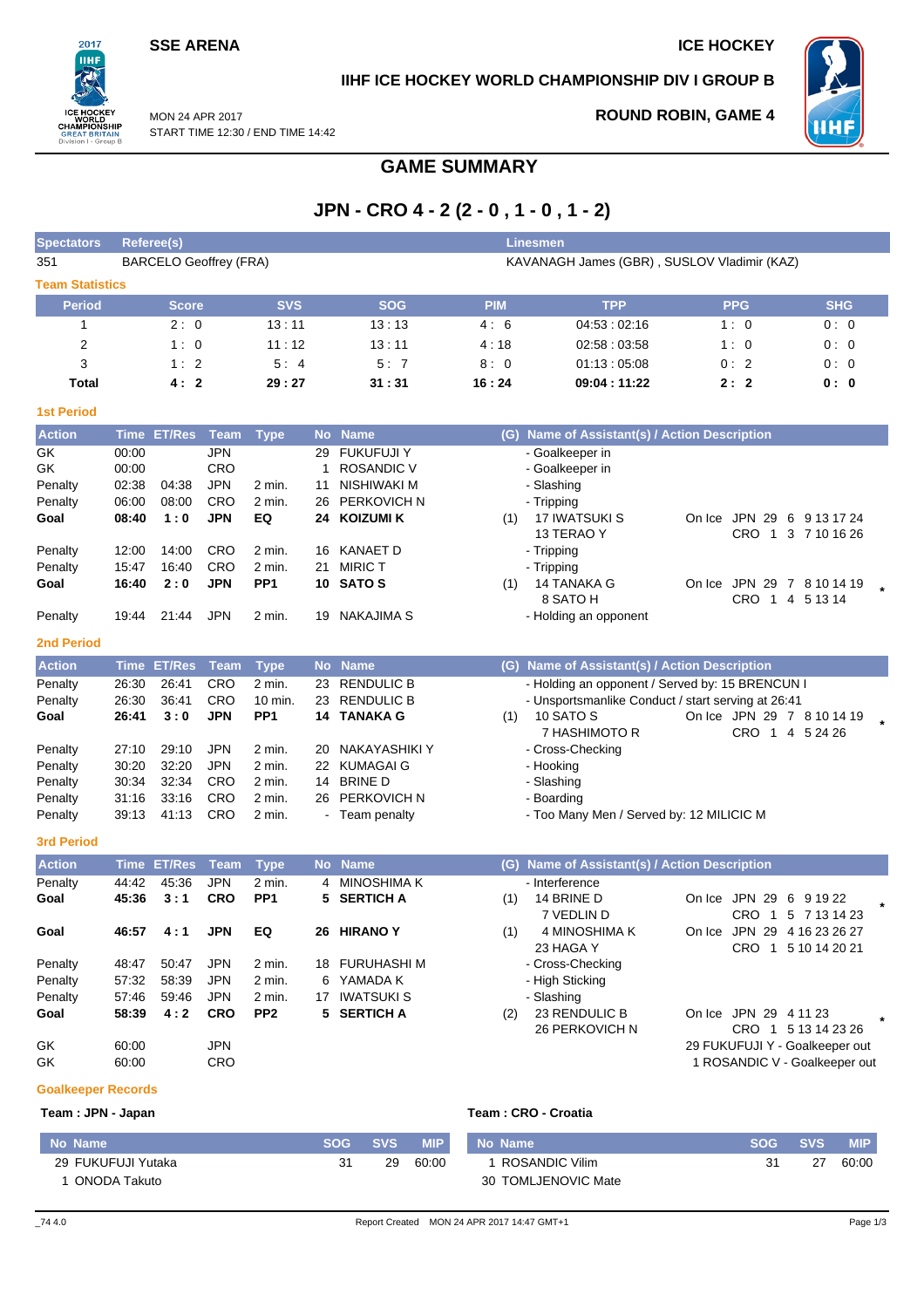**SSE ARENA ICE HOCKEY** 

**WHF** 



# **IIHF ICE HOCKEY WORLD CHAMPIONSHIP DIV I GROUP B**

MON 24 APR 2017 START TIME 12:30 / END TIME 14:42

### **ROUND ROBIN, GAME 4**



|               | Head Coach: SUZUKI Takahito |   |          |          |                |                |                |          |       |             |                | <b>Shots on Goal</b> |                |             |
|---------------|-----------------------------|---|----------|----------|----------------|----------------|----------------|----------|-------|-------------|----------------|----------------------|----------------|-------------|
| <b>No Pos</b> | <b>Name</b>                 | G | A        | P        | <b>PIM</b>     | $FO+$          | FO-            | $FO+/-$  | FO%   |             | $\overline{2}$ | <b>OT</b><br>3       | <b>TS</b>      | $+/-$       |
| 4 D           | MINOSHIMA Keigo             | 0 |          | 1        | 2              | 0              | 0              | 0        | 0.00  | $\mathbf 0$ | 1              | 0                    |                | $+1$        |
| 16 F          | <b>OBARA Daisuke</b>        | 0 | 0        | 0        | 0              | 17             | 8              | 9        | 68.00 | 0           | 2              | 0                    | 2              | $+1$        |
| 23 D          | HAGA Yosuke +A              | 0 |          |          | 0              | $\mathbf 0$    | 0              | $\Omega$ | 0.00  | 1           | $\Omega$       | $\mathbf 0$          | 1              | $+1$        |
| 26 F          | <b>HIRANO Yushiroh</b>      | 1 | 0        |          | 0              | 0              | 0              | 0        | 0.00  | 4           |                | 2                    | 7              | $+1$        |
| 27 F          | <b>UENO Hiroki</b>          | 0 | 0        | 0        | 0              | $\mathbf 0$    | 0              | $\Omega$ | 0.00  | 2           |                | 0                    | 3              | $+1$        |
| 2 D           | USHU Mei +A                 | 0 | 0        | 0        | 0              | 0              | 0              | 0        | 0.00  | 0           | 0              | 0                    | 0              | 0           |
| D<br>8        | <b>SATO Hiroto</b>          | 0 | 1        |          | 0              | 0              | 0              | 0        | 0.00  | 0           | $\mathbf 0$    | 0                    | 0              | $\mathbf 0$ |
| F<br>9        | <b>TAKAGI Kenta</b>         | 0 | 0        | 0        | 0              | 0              | $\overline{2}$ | $-2$     | 0.00  | 1           | $\mathbf 0$    | 0                    | 1              | $+1$        |
| F<br>18       | FURUHASHI Makuru            | 0 | 0        | 0        | 2              | 3              | 2              | 1        | 60.00 | 0           | 0              | 0                    | 0              | $\mathbf 0$ |
| F<br>19       | NAKAJIMA Shogo              | 0 | $\Omega$ | $\Omega$ | $\overline{2}$ | $\overline{7}$ | 3              | 4        | 70.00 | 0           | 1              |                      | $\overline{2}$ | 0           |
| 7 D           | <b>HASHIMOTO Ryo</b>        | 0 |          |          | 0              | 0              | 0              | 0        | 0.00  | $\mathbf 0$ | 1              | 0                    |                | 0           |
| 10 F          | SATO Sho (BP)               |   |          | 2        | 0              | 0              | 0              | 0        | 0.00  | 1           |                |                      | 3              | $\mathbf 0$ |
| F<br>13       | <b>TERAO Yuri</b>           | 0 |          |          | $\Omega$       | $\mathbf 0$    | 0              | 0        | 0.00  | 1           | 0              |                      | 2              | $+1$        |
| 14 F          | TANAKA Go +C                |   |          | 2        | 0              | 10             | 6              | 4        | 62.50 | 1           | 3              | 0                    | 4              | 0           |
| 22 D          | <b>KUMAGAI Goshi</b>        | 0 | $\Omega$ | $\Omega$ | $\overline{2}$ | $\mathbf 0$    | 0              | $\Omega$ | 0.00  | 0           | $\mathbf 0$    | $\Omega$             | 0              | $\mathbf 0$ |
| 6 D           | YAMADA Kotaro               | 0 | 0        | 0        | 2              | 0              | 0              | 0        | 0.00  | 0           | 1              | 0                    |                | $+1$        |
| F<br>11       | NISHIWAKI Masahito          | 0 | 0        | 0        | 2              | 0              | $\overline{2}$ | $-2$     | 0.00  | $\mathbf 0$ | $\mathbf 0$    | 0                    | $\mathbf 0$    | $\mathbf 0$ |
| F<br>17       | <b>IWATSUKI Shogo</b>       | 0 |          |          | 2              | 9              | 6              | 3        | 60.00 | 1           | $\mathbf{1}$   | 0                    | 2              | $+1$        |
| 20 F          | NAKAYASHIKI Yushi           | 0 | 0        | 0        | 2              | $\mathbf 0$    | 0              | 0        | 0.00  | 0           | 0              | 0                    | 0              | $\mathbf 0$ |
| 24 D          | KOIZUMI Kazunari            | 1 | $\Omega$ | 1        | $\Omega$       | $\Omega$       | $\Omega$       | $\Omega$ | 0.00  | 1           | $\Omega$       | $\Omega$             | 1              | $+1$        |
| GK<br>1       | <b>ONODA Takuto</b>         | 0 | 0        | 0        | 0              |                |                |          |       | 0           | 0              | 0                    | 0              |             |
| GK<br>29      | <b>FUKUFUJI Yutaka</b>      | 0 | 0        | 0        | 0              |                |                |          |       | Ω           | 0              | 0                    | 0              |             |
| <b>Total</b>  |                             | 4 | 8        | 12       | 16             | 46             | 29             | 17       | 61.33 | 13          | 13             | 5                    | 31             |             |

| Team: CRO (white)  |                            |              |          |             |                |                |          |          |        |          |                      |                |           |                |             |
|--------------------|----------------------------|--------------|----------|-------------|----------------|----------------|----------|----------|--------|----------|----------------------|----------------|-----------|----------------|-------------|
|                    | Head Coach: SACILOTTO Enio |              |          |             |                |                |          |          |        |          | <b>Shots on Goal</b> |                |           |                |             |
| <b>No Pos</b>      | <b>Name</b>                | G            | A        | P           | <b>PIM</b>     | $FO+$          | FO-      | $FO+/-$  | FO%    |          | $\overline{2}$       | 3 <sup>1</sup> | <b>OT</b> | <b>TS</b>      | $+/-$       |
| 3 D                | <b>TADIC Marko</b>         | 0            | 0        | 0           | 0              | 0              | 0        | 0        | 0.00   | 0        | 0                    | 0              |           | 0              | $-1$        |
| 4 D                | SILOVIC Borna              | 0            | 0        | $\Omega$    | 0              | $\Omega$       | 0        | 0        | 0.00   |          | 0                    | $\Omega$       |           | 1              | 0           |
| D<br>5             | SERTICH Andy (BP)          | 2            | 0        | 2           | 0              | 0              | 0        | 0        | 0.00   | 2        | 1                    | 3              |           | 6              | $-1$        |
| 6 F                | <b>BLAGUS Mislav</b>       | 0            | 0        | 0           | 0              | 6              | 5        | 1        | 54.55  | 4        | 0                    | 0              |           | 4              | 0           |
| 7 D                | <b>VEDLIN Domen</b>        | 0            | 1        | 1           | $\Omega$       | $\Omega$       | $\Omega$ | $\Omega$ | 0.00   | $\Omega$ | $\Omega$             | $\Omega$       |           | 0              | $-1$        |
| F<br>8             | <b>SAKIC Marko</b>         | 0            | 0        | 0           | 0              | 1              | 2        | $-1$     | 33.33  | 0        | 0                    | 0              |           | 0              | 0           |
| F<br>9             | <b>JANKOVIC Ivan</b>       | 0            | 0        | $\mathbf 0$ | 0              | 4              | 11       | $-7$     | 26.67  | 1        | 1                    | 0              |           | $\overline{2}$ | $\mathbf 0$ |
| 10 D               | JACMENJAK Igor +A          | 0            | 0        | 0           | $\Omega$       | 0              | 0        | 0        | 0.00   | 0        |                      | 0              |           | 1              | $-2$        |
| 12 F               | <b>MILICIC Matija</b>      | 0            | $\Omega$ | 0           | 0              | 0              |          | $-1$     | 0.00   | 0        | $\Omega$             | $\Omega$       |           | 0              | $\pmb{0}$   |
| 13 F               | <b>ZANOSKI Tomislav</b>    | 0            | 0        | 0           | 0              | 0              | 3        | $-3$     | 0.00   | 0        | 1                    | 0              |           | 1              | 0           |
| 14 F               | <b>BRINE David</b>         | 0            | 1        | 1           | $\overline{2}$ | 14             | 16       | $-2$     | 46.67  | 2        | 0                    | 0              |           | 2              | $-1$        |
| 15 F               | <b>BRENCUN Ivan</b>        | 0            | 0        | $\Omega$    | 0              | 0              | 2        | $-2$     | 0.00   | 0        | 0                    | $\Omega$       |           | 0              | $\mathbf 0$ |
| F<br>16            | <b>KANAET Dominik</b>      | 0            | 0        | 0           | 2              | 0              |          | $-1$     | 0.00   | 0        | 0                    | $\Omega$       |           | 0              | $-1$        |
| D<br>18            | SMOLEC Jan                 | 0            | 0        | $\Omega$    | $\Omega$       | 0              | $\Omega$ | $\Omega$ | 0.00   | 0        | 0                    | 0              |           | 0              | $\mathsf 0$ |
| D<br>19            | <b>LJUBIC Marko</b>        | 0            | $\Omega$ | $\Omega$    | $\Omega$       | $\Omega$       | $\Omega$ | 0        | 0.00   | 1        | 3                    |                |           | 5              | $\mathbf 0$ |
| 20 F               | <b>MIKULIC Luka</b>        | 0            | 0        | 0           | 0              | 2              | 0        | 2        | 100.00 | 0        | 1                    | 0              |           | 1              | $-1$        |
| $\mathsf{F}$<br>21 | <b>MIRIC Tadija</b>        | 0            | 0        | 0           | 2              | 0              |          | $-1$     | 0.00   | 0        | $\overline{2}$       | 0              |           | $\overline{2}$ | $-1$        |
| 23 F               | RENDULIC Borna +C          | 0            |          |             | 12             | 0              | 0        | 0        | 0.00   | 2        | 0                    |                |           | 3              | $\mathsf 0$ |
| F<br>24            | <b>JARCOV Luka</b>         | 0            | 0        | 0           | 0              | 0              |          | $-1$     | 0.00   | 0        | 0                    | 0              |           | 0              | $\mathbf 0$ |
| 26 F               | PERKOVICH Nathan +A        | $\Omega$     | 1        |             | 4              | $\overline{2}$ | 3        | $-1$     | 40.00  | $\Omega$ | 1                    | 2              |           | 3              | $-1$        |
| GK<br>1.           | <b>ROSANDIC Vilim</b>      | 0            | 0        | 0           | 0              |                |          |          |        | 0        | $\mathbf 0$          | 0              |           | 0              |             |
| 30 GK              | <b>TOMLJENOVIC Mate</b>    | 0            | 0        | 0           | 0              |                |          |          |        | $\Omega$ | 0                    | 0              |           | 0              |             |
| <b>Total</b>       |                            | $\mathbf{2}$ | 4        | 6           | 22             | 29             | 46       | -17      | 38.67  | 13       | 11                   | 7              |           | 31             |             |